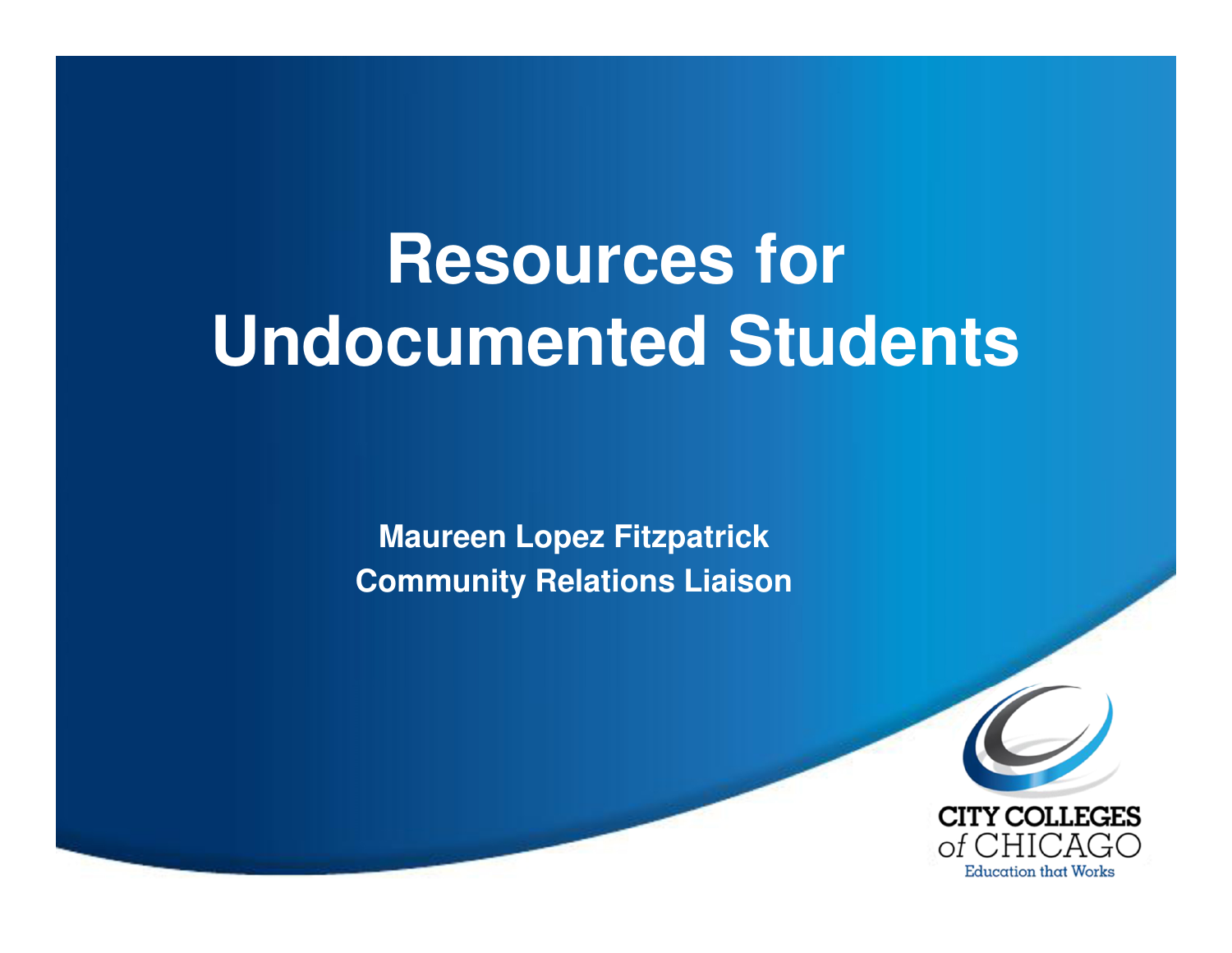### Goal: Increase Immigrant Resources

Support existing initiatives and establish new partnerships to increase student success and strengthen CCC's ability to respond to new immigration policies affecting our students

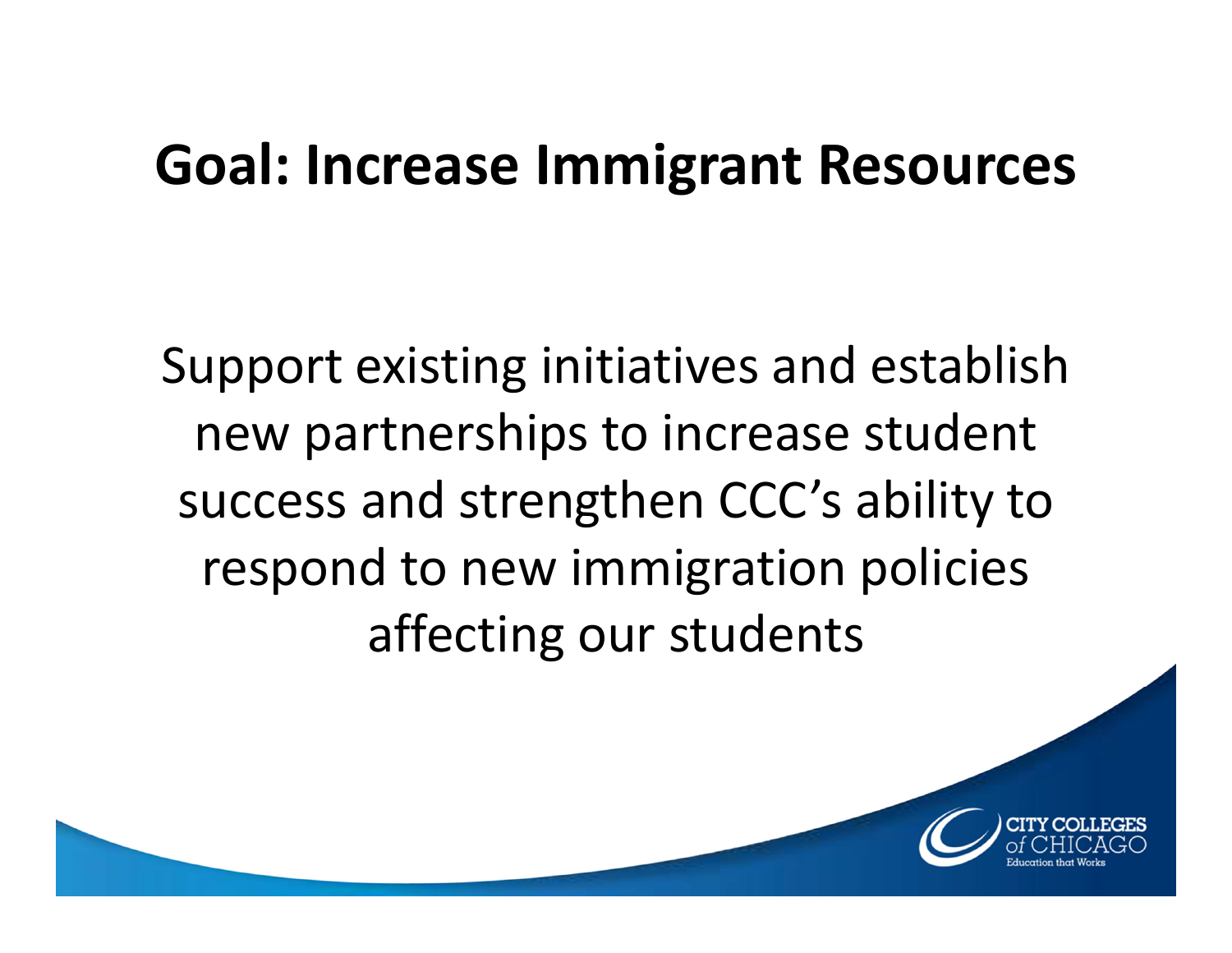# Chicago – Immigrant Community

• Approximately 20% of Chicagoans were born outside of the United States

|               | <b>Chicago</b> |
|---------------|----------------|
| Latin America | 56.2%          |
| Asia          | 20.4%          |
| Europe        | 18.9%          |
| Africa        | 3.4%           |

• CPS estimates approximately 15% of Chicago Public School students are undocumented

Source: US Census Bureau, 2009 American Community Survey, Table B05006. Place of Birth for the F Population Excluding Population Born at Sea

"Undocumented Student College Access- NOW!", Luis Narvaez, 2013

•

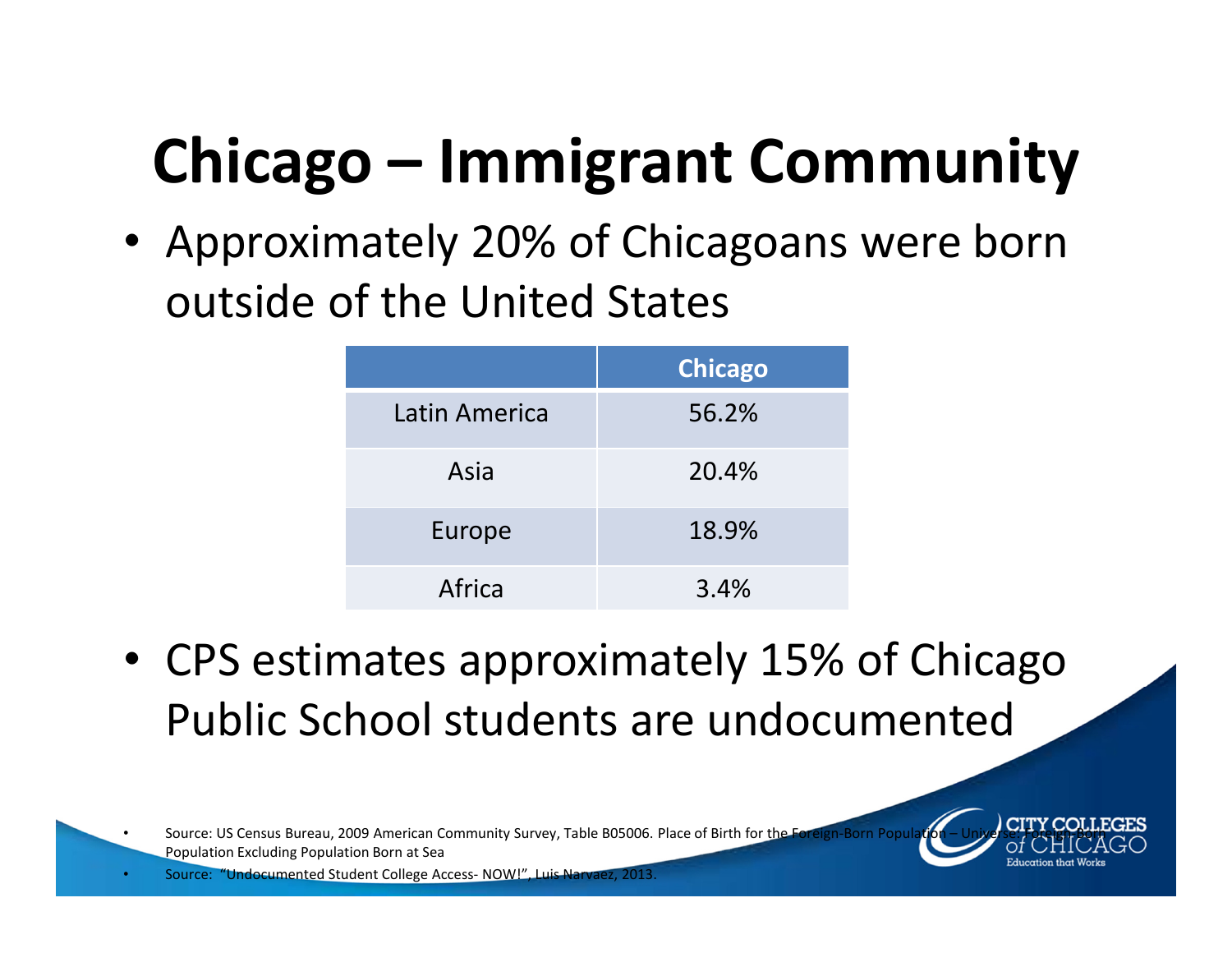### Who are Undocumented Students?

An undocumented student (immigrant) is a foreign national who:

(1) entered legally, but then violated the terms of hisor her status and remained in the United States without authorization (tourist, student, or work visa has expired); or

(2) entered the United States without inspection or with fraudulent documents

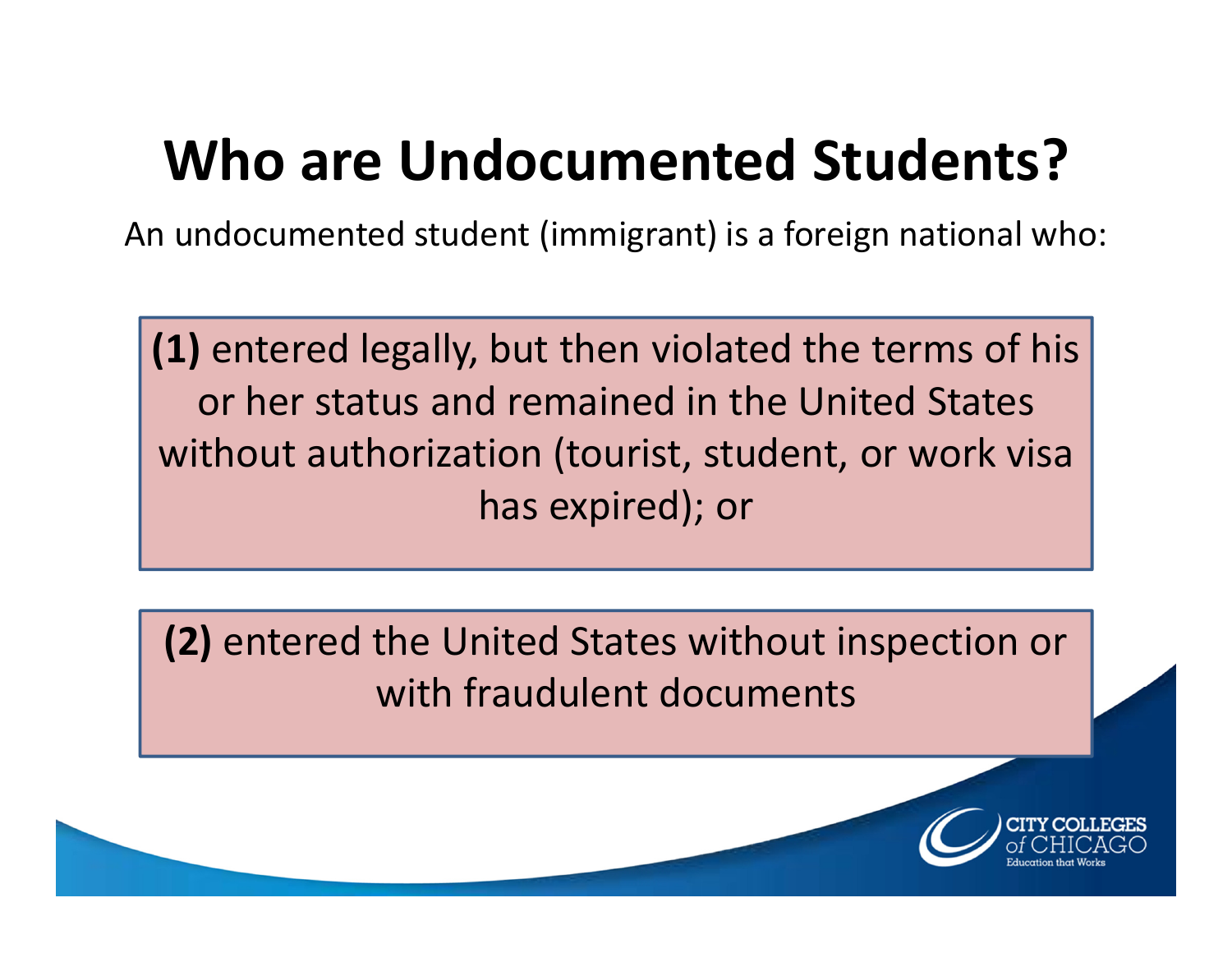## NOT Undocumented

### Types of Immigration Status

#### Citizen

- Right to vote •
- Can petition for spouse, children, siblings and parents to immigrate•
- •Can not be deported

#### Legal Permanent Resident

- •Permission to live and work in the U.S. permanently
- •Must renew card every 10 years
- •Can petition for spouse and unmarried children to immigrate
- •Can be deported for certain crimes

#### Visa Holder

- •Permission to enter U.S.
- •**Expiration date**
- Conditional: student, business, tourist •
- •Temporary work visas

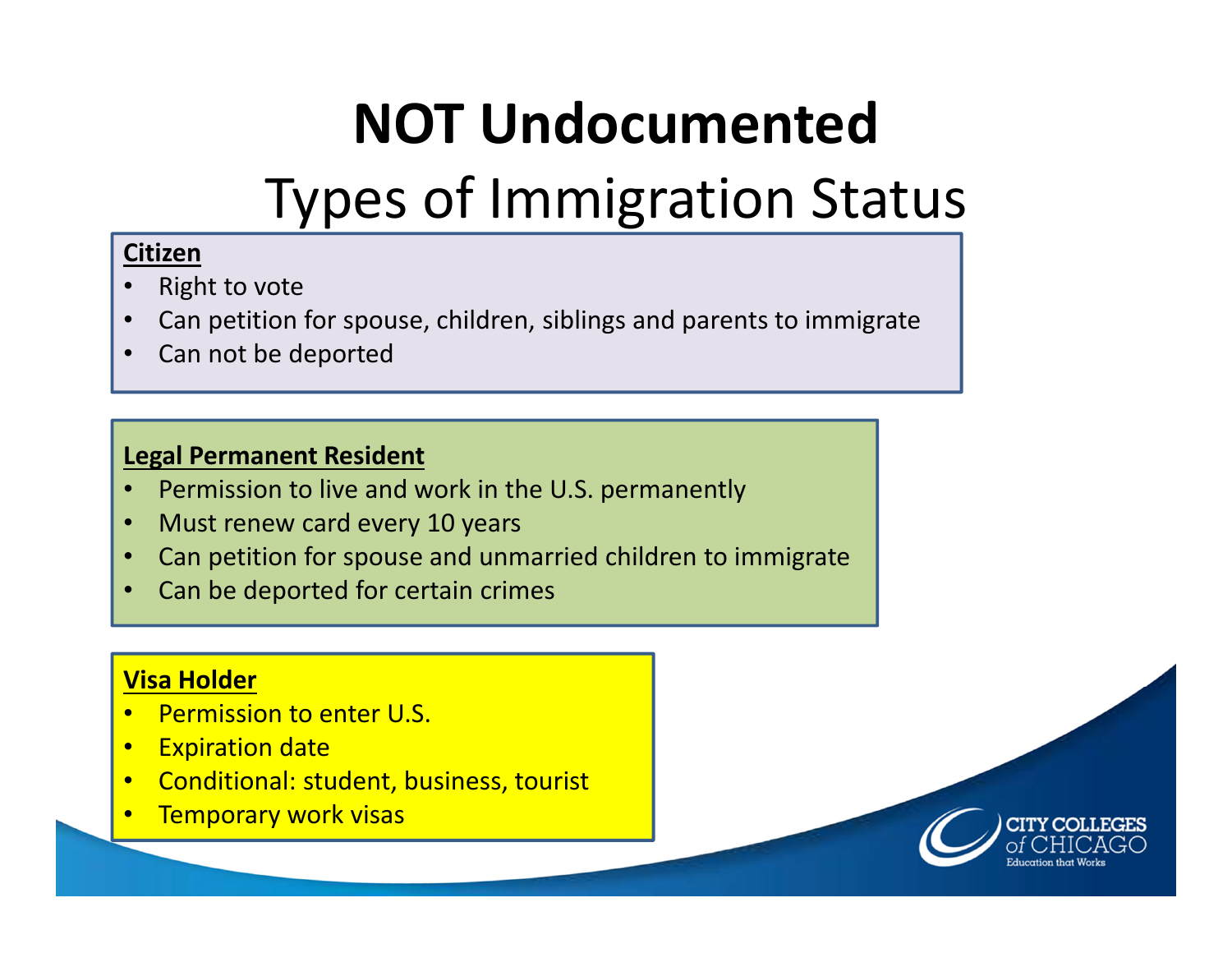### HB60: Illinois In-State Tuition

2003: Illinois signed into law an in-state tuition bill (HB60) permitting certain undocumented students who have attended and graduated from high school in IL to pay the same tuition rate as other classmates at public institutions.

- CCC does not require the in-state tuition affidavit; this is required by 4 year public schools. Proof of residency is required for in-district rates at CCC.
- $\bullet$  HB60's goal is to help children of immigrants who were brought to the U.S. by their parents and have worked hard at school with the hope of going to college.

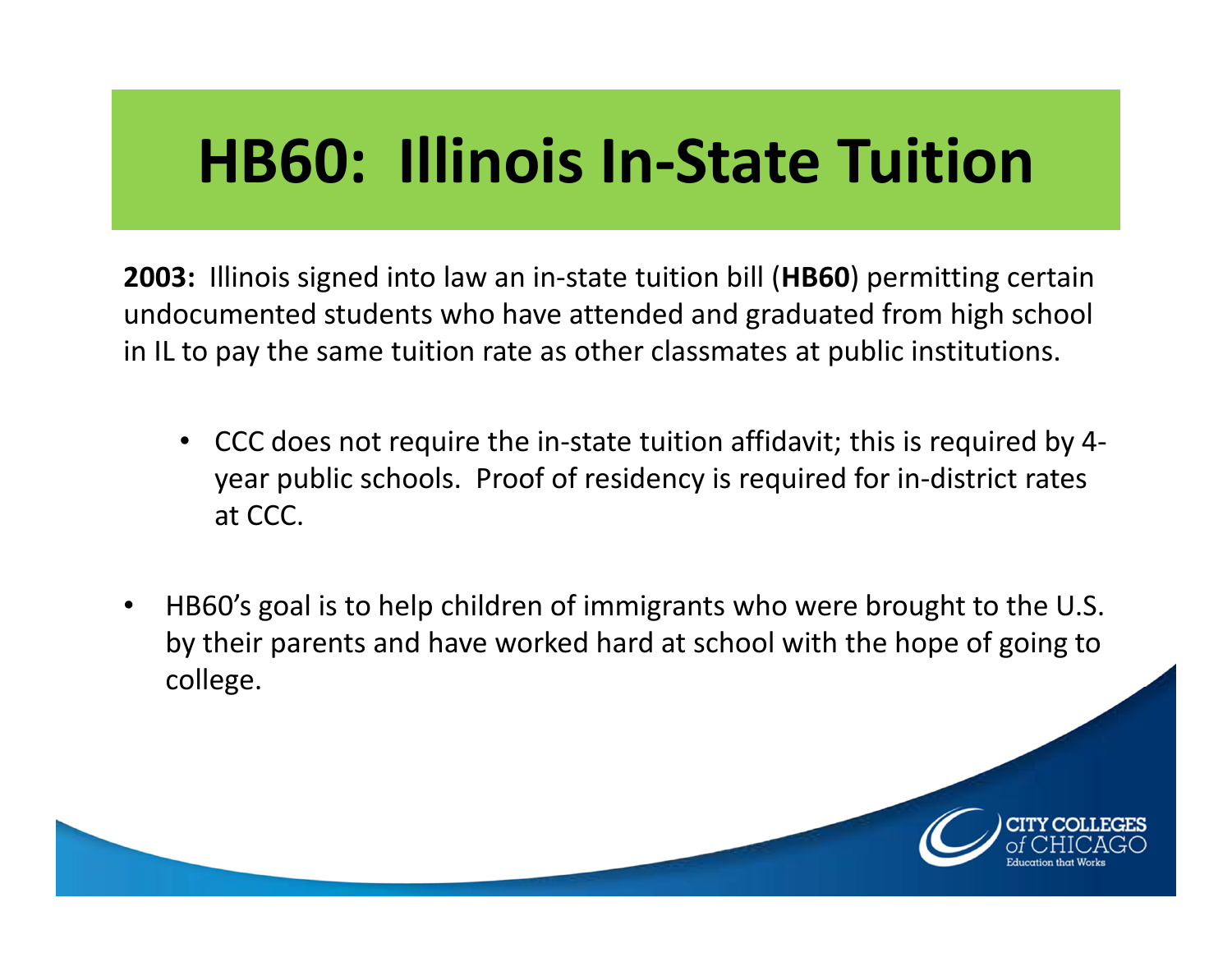# HB60: Eligibility

- The student has lived with his or her parent high school in Illinois
- The student graduated from high school in Illinois or received the equivalent of a high school diploma in Illinois
- The student attended at least three (3) years of high school in Illinois prior to the date the student graduated or received a high school diploma equivalent
- The student registers as an entering student no earlier than the 2003 fall semester
- The student provides the university with an affidavit stating that the student will file an application to become a legal permanent resident (LPR) of the United States as soon as the student is eligible to do so

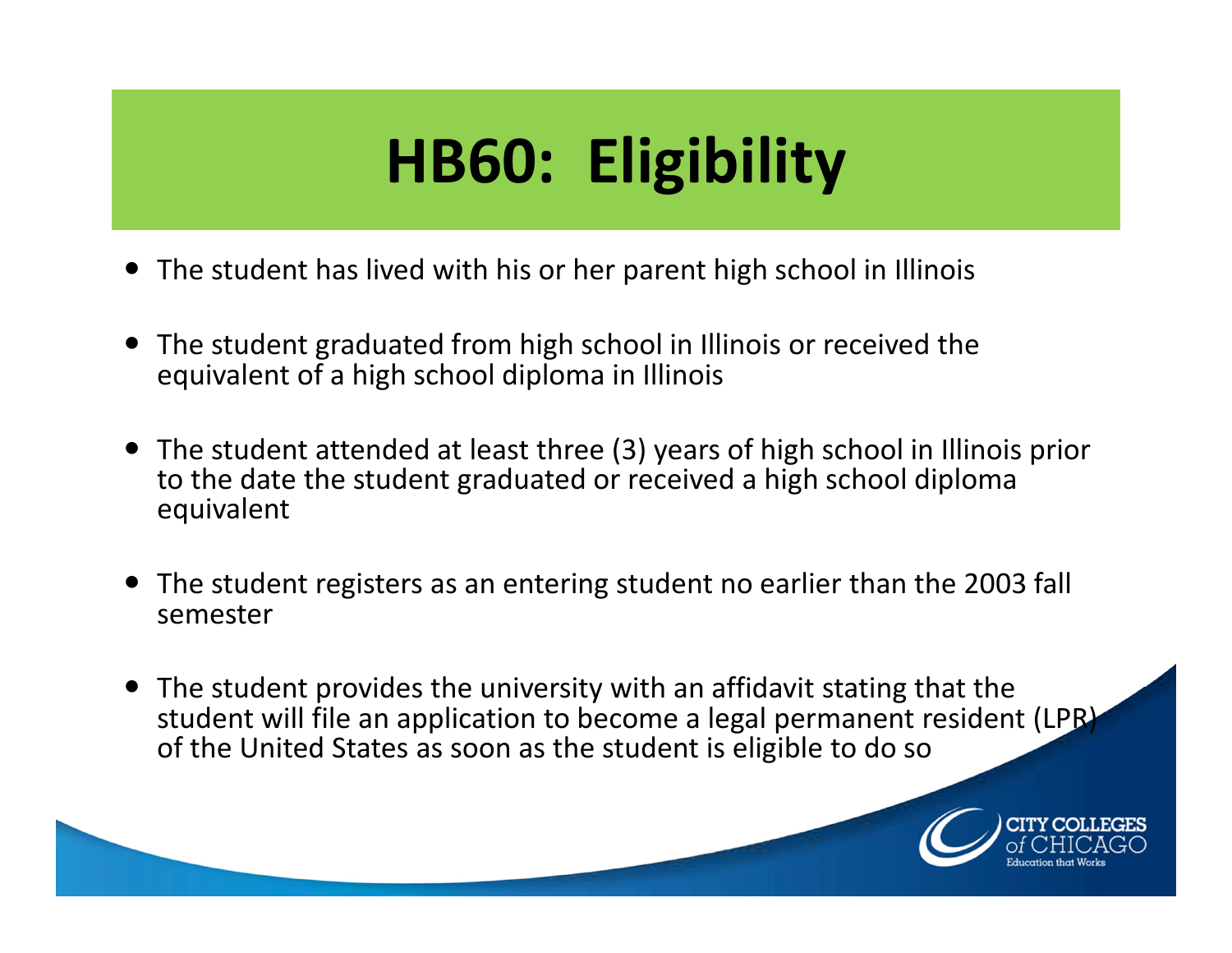# New Federal and State Policies

- I. Obama's Deferred Action for Childhood Arrivals
- II. Illinois DREAM Act
- III. Illinois Temporary Visitor Driver's Licenses (TVDLs)

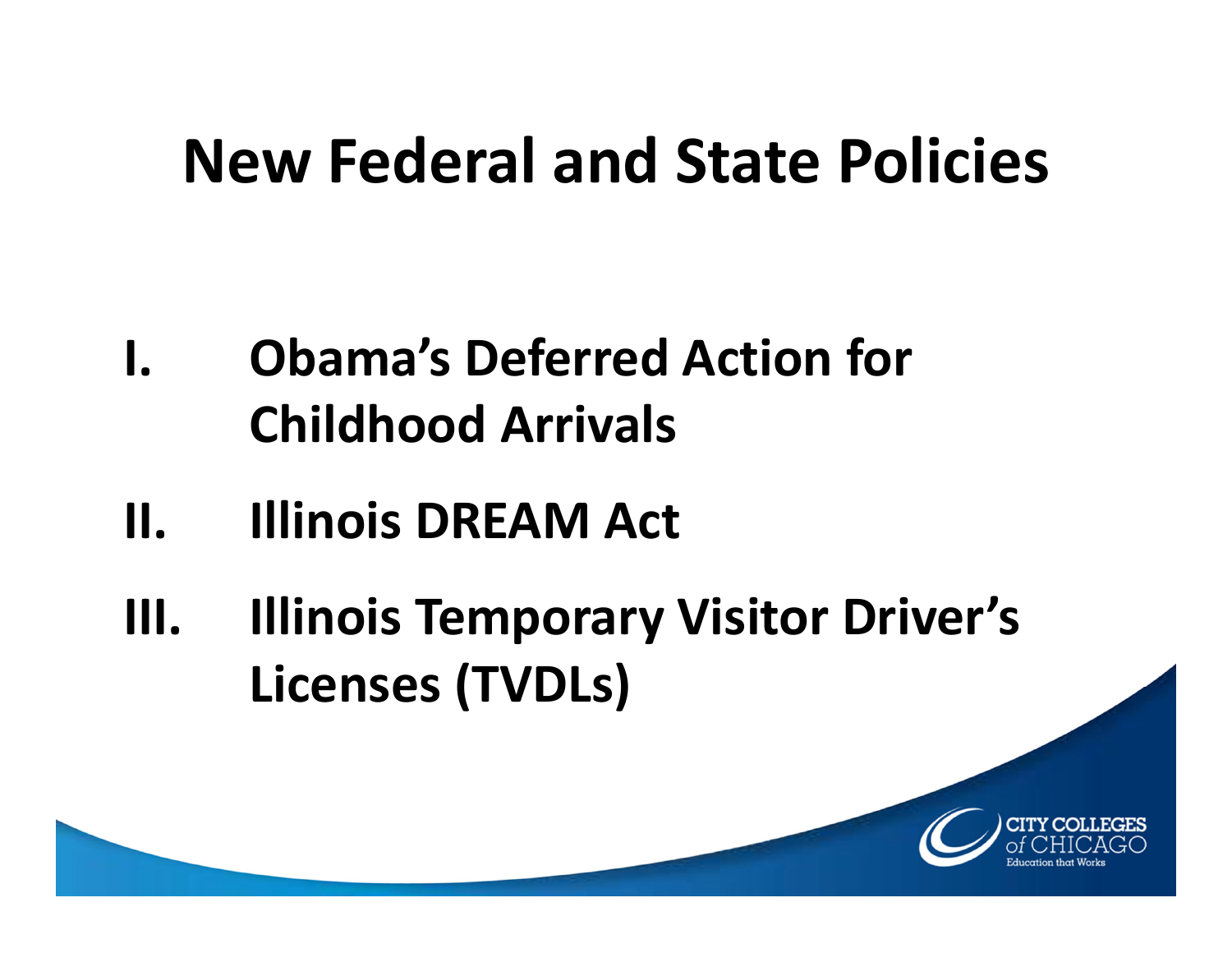## I. FEDERAL - Deferred Action for Childhood Arrivals (DACA)

- June 15, 2012: the Obama Administration announced that it would offer many DREAM Act-eligible youths "Deferred Action"
- Eligible undocumented students can apply for Deferred Action for Childhood Arrivals:
	- Temporarily shields them from deportation
	- Live and work legally in the United States

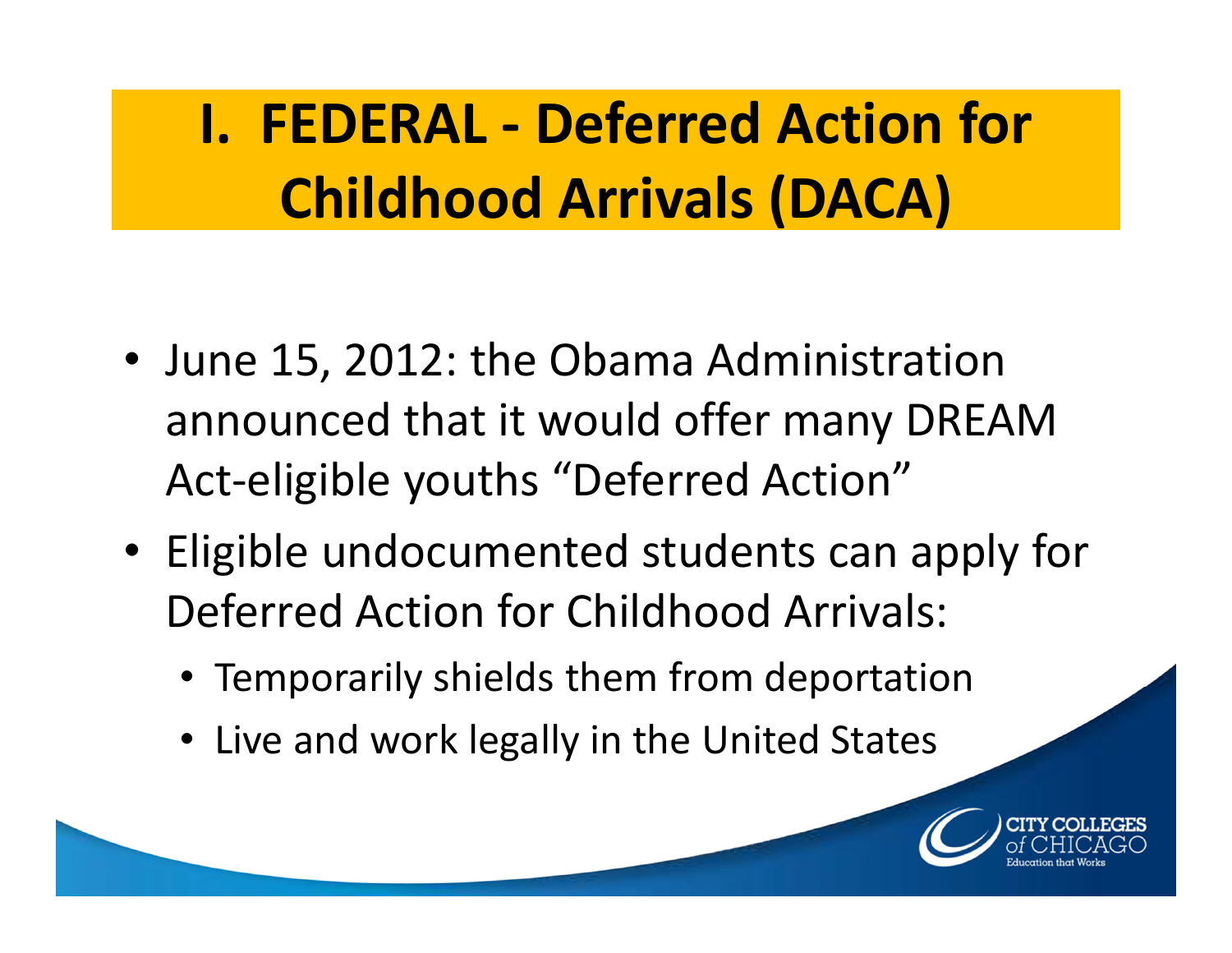### Benefits of DACA

Deferred Action: "Discretionary determination to defer removal of an individual as an act of prosecutorial discretion"

•Does NOT confer lawful status

Qualifies you for:

- •work authorization
- social security number  $\bullet$
- $\bullet$ In Illinois, a driver's license (NOT a TVDL, a normal license)
- $\bullet$  permission to travel outside of the United States and be allowed to re-enter.
- $\bullet$  Does NOT qualify individuals to receive federal financial aid for education
- Does NOT qualify individuals for ACA (Obamacare)•

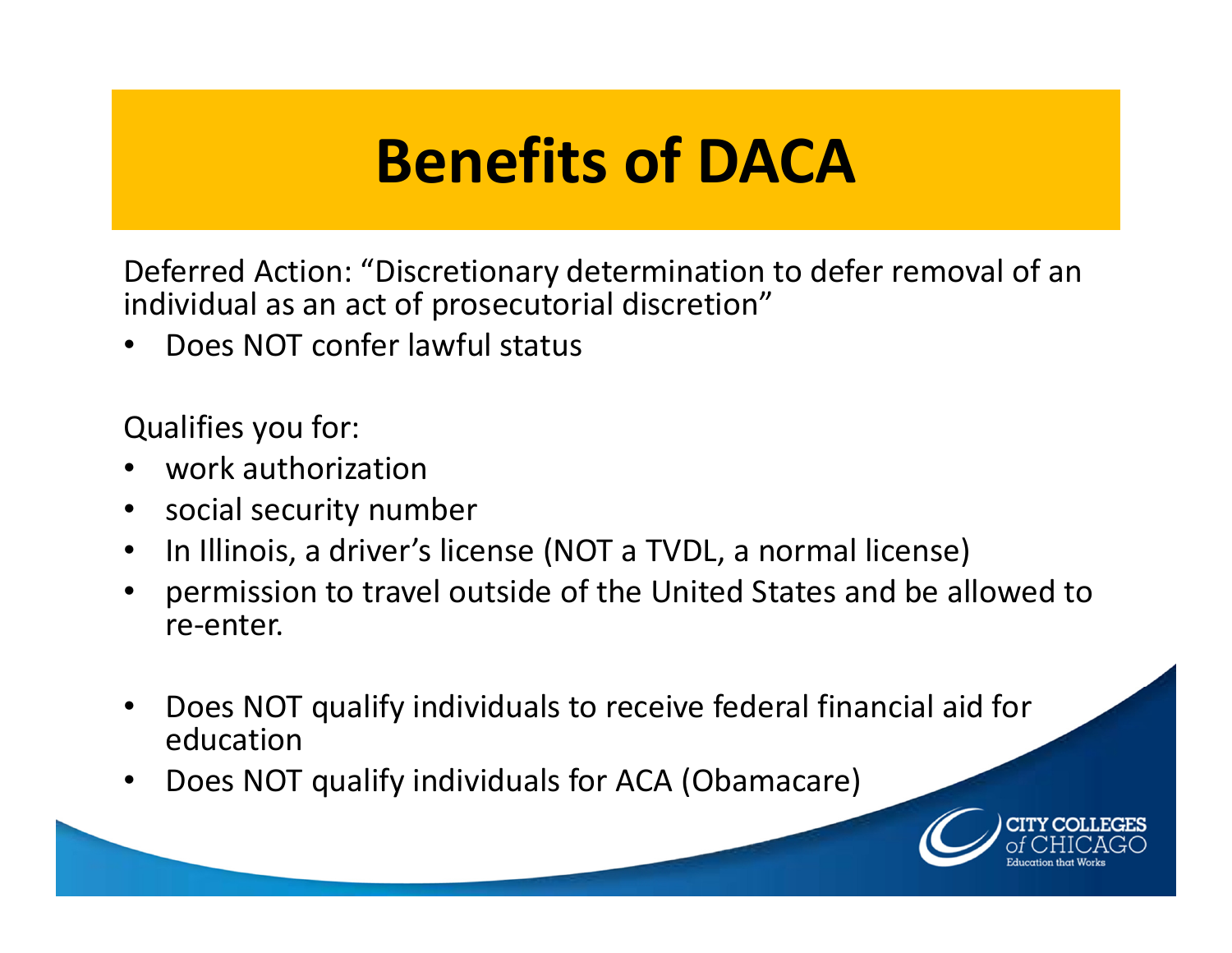# DACA Eligibility

- $\bullet$  At least 15 years old (unless they are in deportation proceedings, in which case they go through a different process through ICE);
- $\bullet$ Born after June 15, 1981;
- $\bullet$ Arrived in the Untied States before they turning 16;
- $\bullet$ Continuously resided in the US since June 15, 2007;
- • Present in the United States on June 15, 2012 and did not have lawful immigration status on that date;
- $\bullet$  Currently enrolled in school, have received a high school diploma or GED, or been honorably discharged from the US Armed Forces or the Coast Guard;
- $\bullet$  Have not been convicted of a felony, a "significant misdemeanor," or three or misdemeanor offenses (not counting minor traffic offenses), or otherwise pose a threat to national security or public safety.

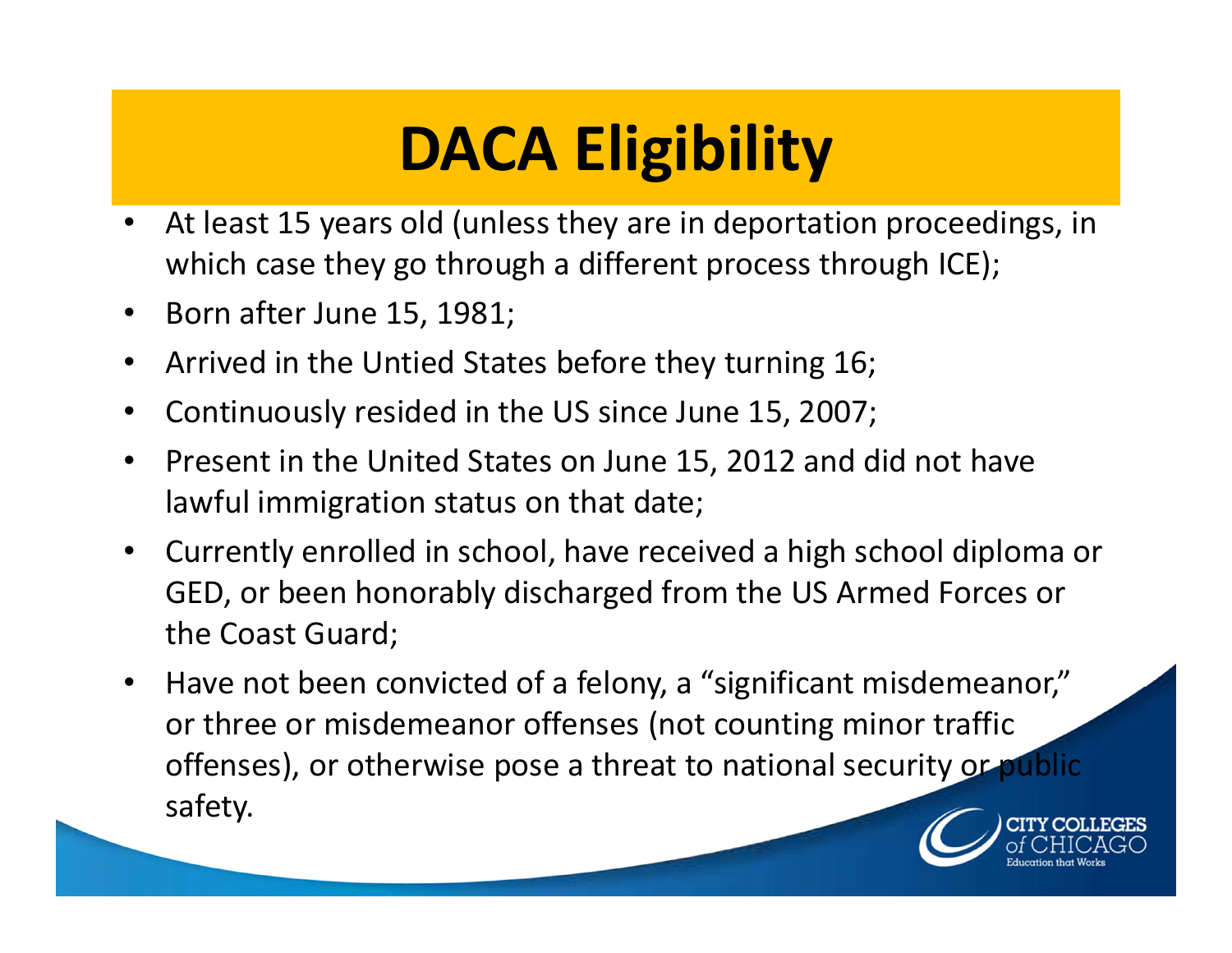## DACA Response in Illinois

- Approximately 2 million youth are eligible nationally and 75,000 in Illinois.
- In Illinois, an estimated 60% of DACA eligible youth had applied 1 year after DACA passed.

### Potential Barriers:

- Fee is prohibitive (Money Order for \$465)
- Fear or shame around being undocumented
- Lack of resources in community or trust in service  $\bullet$ providers
- Difficulty gathering documentation

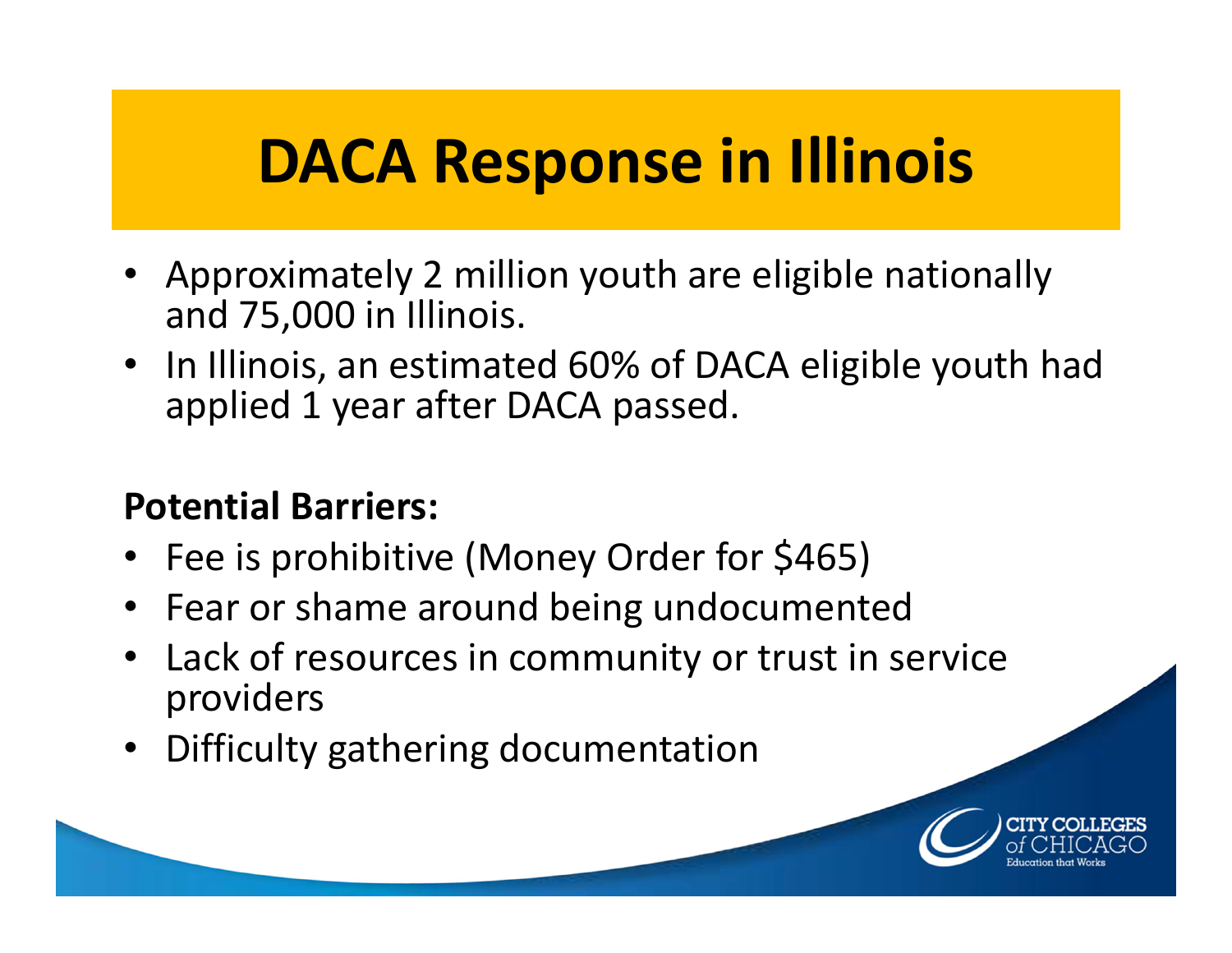### CCC's Response to DACA

- 3 Mega-Workshops for DACA application assistance held at Truman, Wright, and Daley in October 2012
	- collaboration with the Office of Congressman Luis Gutierrez and the Illinois Coalition for Immigrant and Refugee Rights.
- New and existing partnerships with not-for-profit legal service providers offering free confidential screenings for CCC students

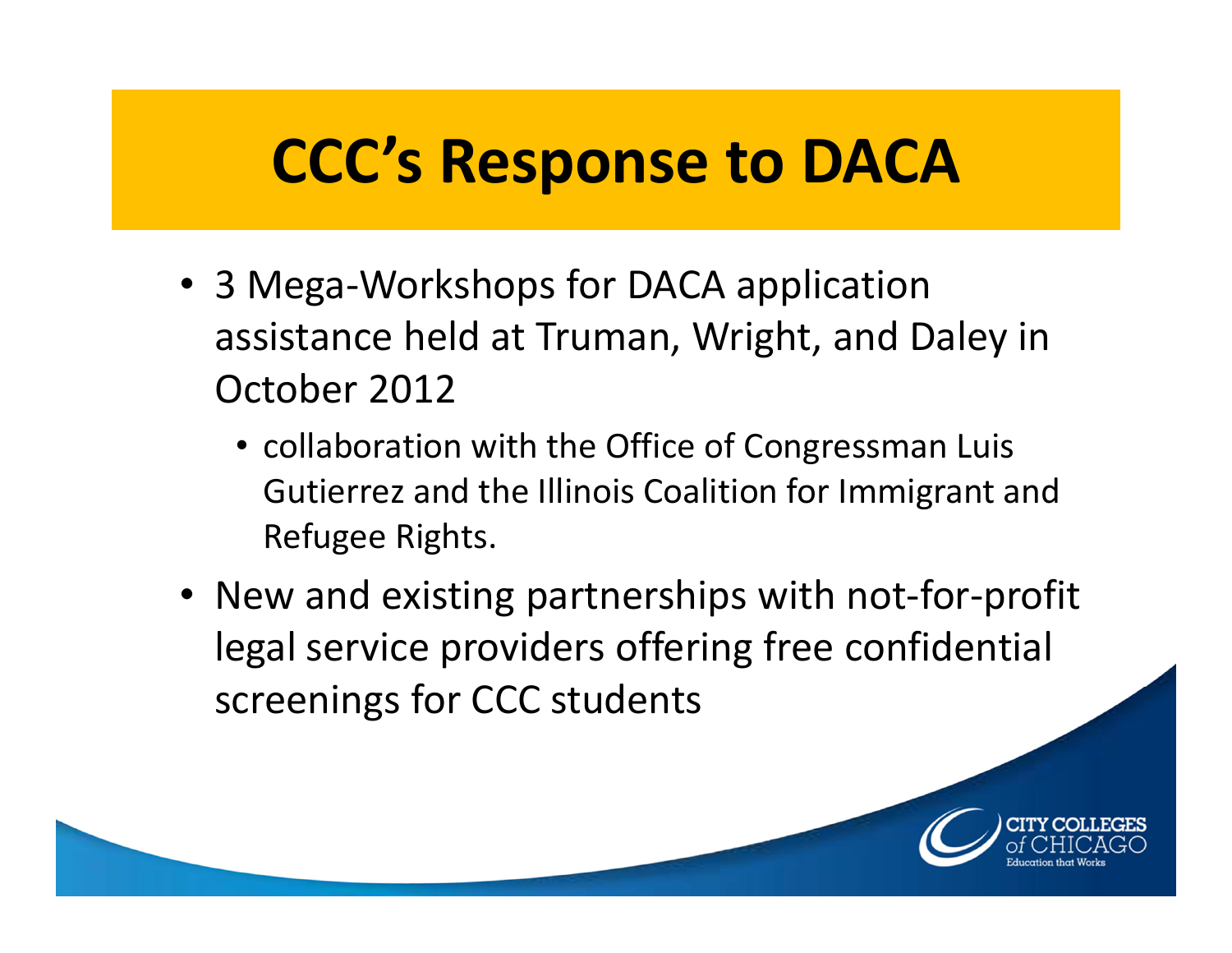## Partnerships forFree DACA Legal Screenings at CCC

Chicago Legal ClinicLAF (Legal Assistance Foundation)World Relief Chicago Erie Neighborhood HouseLatinos Progresando

### Thank you to CCC's many Immigration Partners

The legal screening is not provided by City Colleges of Chicago; City Colleges of Chicago is merely providing space to the not-for-profit legal service organization.

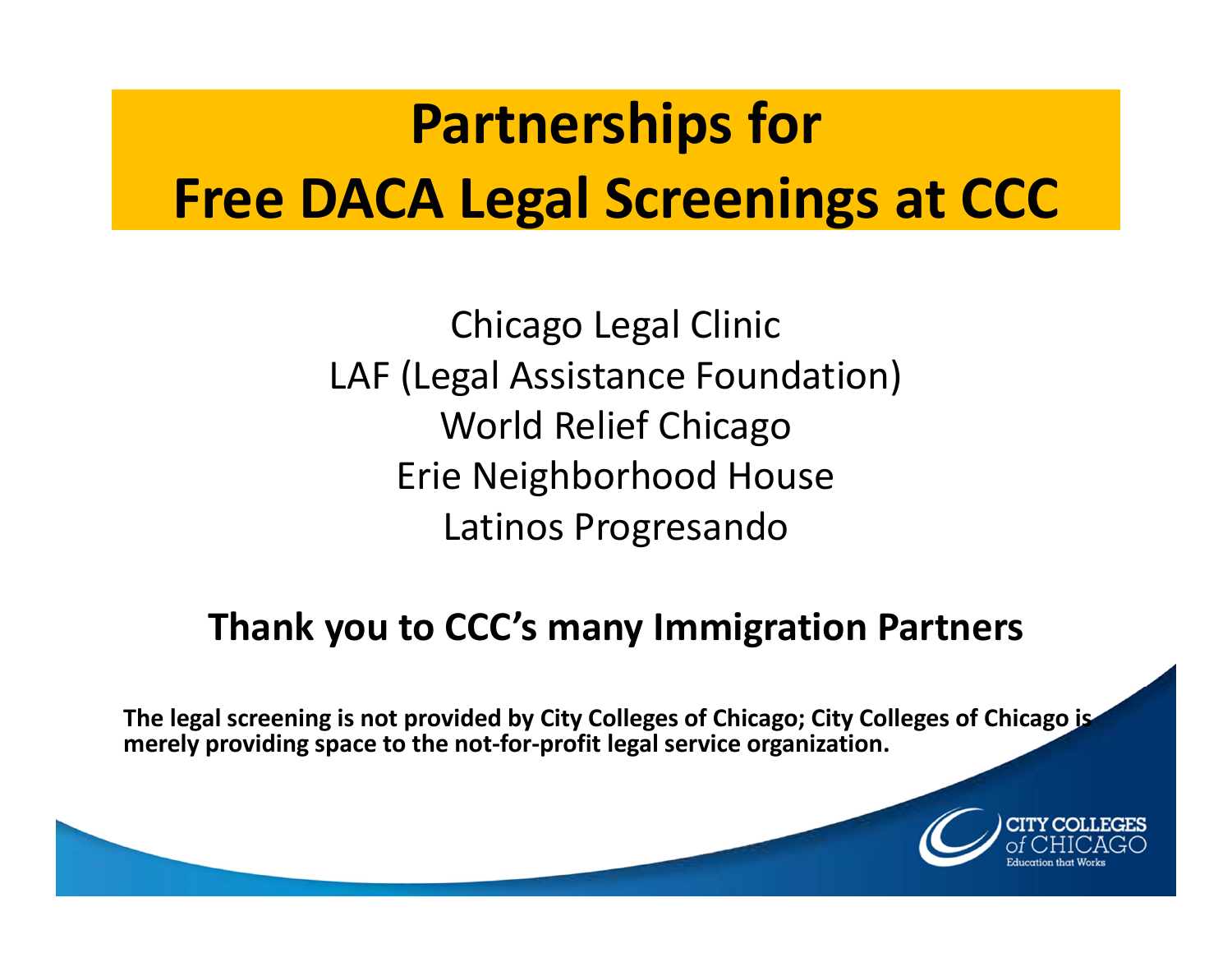### Example of Outreach Message

Are you an undocumented young adult who may qualify to stay and work in the United States legally through Deferred Action for Childhood Arrivals?

#### FREE LEGAL SCREENING

An immigration attorney from Legal Assistance Foundation, a not-for-profit legal service provider, will be available for a free, private, one-on-one screening for undocumented students seeking to review their eligibility for Deferred Action for Childhood Arrivals.

Please check-in at the **Gateway Office, A120**, during the times the LAF attorney will be on campus. The free one-on-one screening will be offered on a first-come, first-serve basis. There will be an overflow list available to determine if scheduled appointments are needed for future sessions.

The legal screening is not provided by City Colleges of Chicago; City Colleges of Chicago is merely providing space to Legal Assistance Foundation.

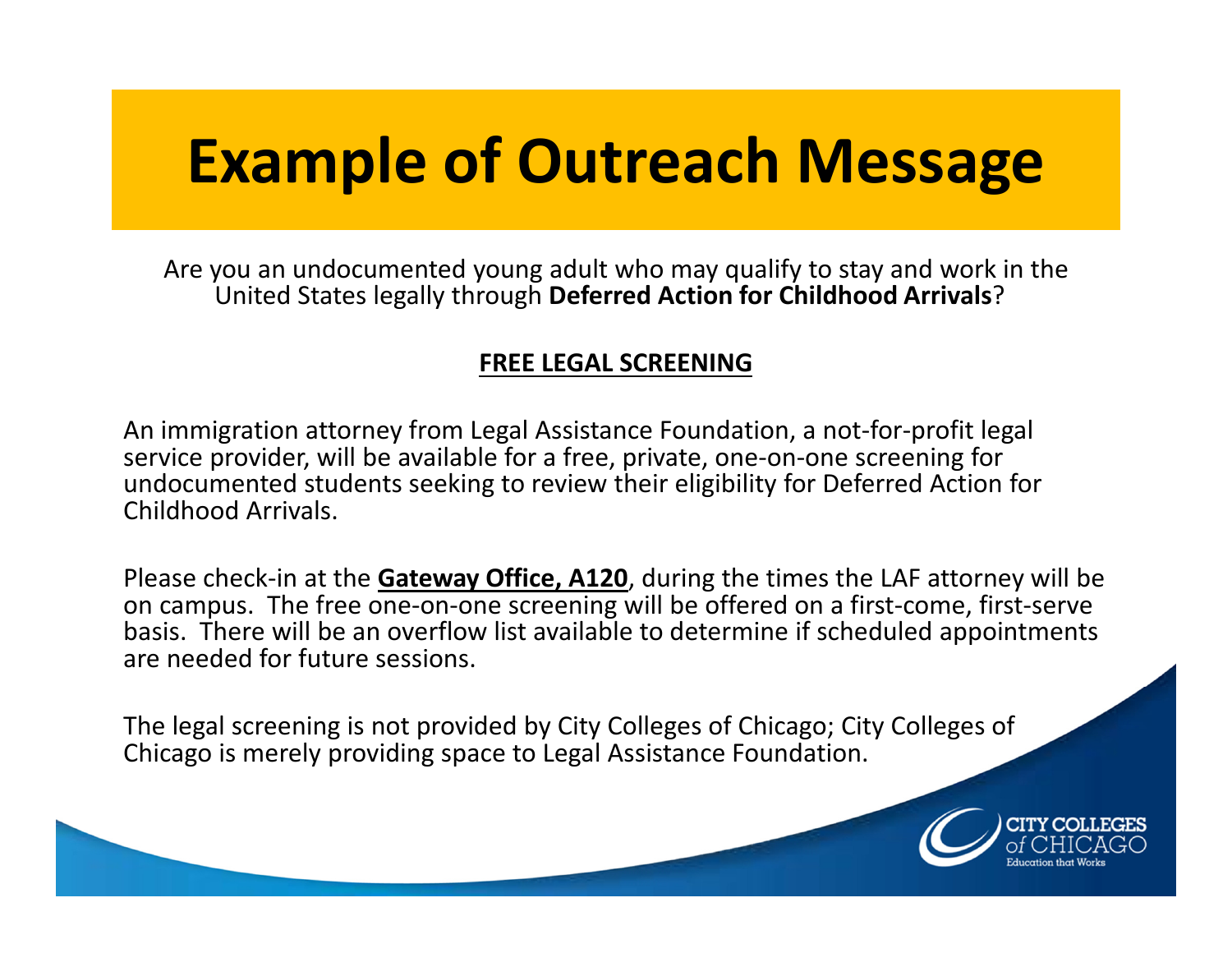### Beware of Fraud

#### Students should only seek advice from an Immigration Attorney or BIA accredited Representative.

- • Only attorneys or BIA accredited representative may give legal advice, which includes advising on the kind of relief to seek
- Accredited representatives have to be accredited and work for an  $\bullet$ agency recognized by the Board of Immigration Appeals –ask to see their accreditation documents.

#### Report fraud

 Attorney General of Illinois, 1-800-386-5438www.IllinoisAttorneyGeneral.gov

 City of Chicago Dept. of Consumer Services•www.cityofchicago.org

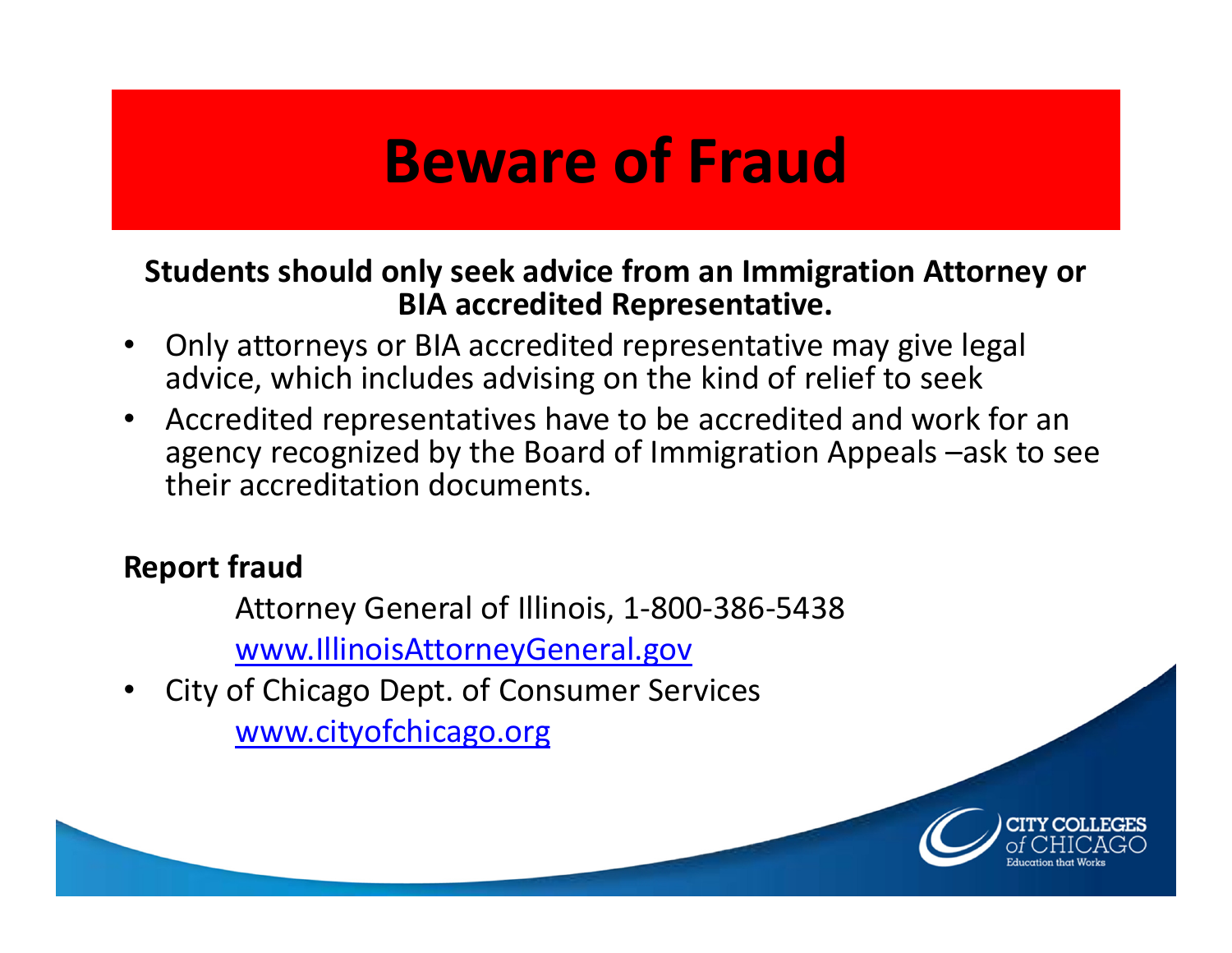### II. Illinois DREAM Act

- February 4, 2012: Governor Quinn named the IL DREAM Fund Commission Members – state law signed August 2011 designed to increase college-bound information and access to scholarships, regardless of status.
- Application for second year of Illinois DREAM Fund Scholarship due March 15, 2014.

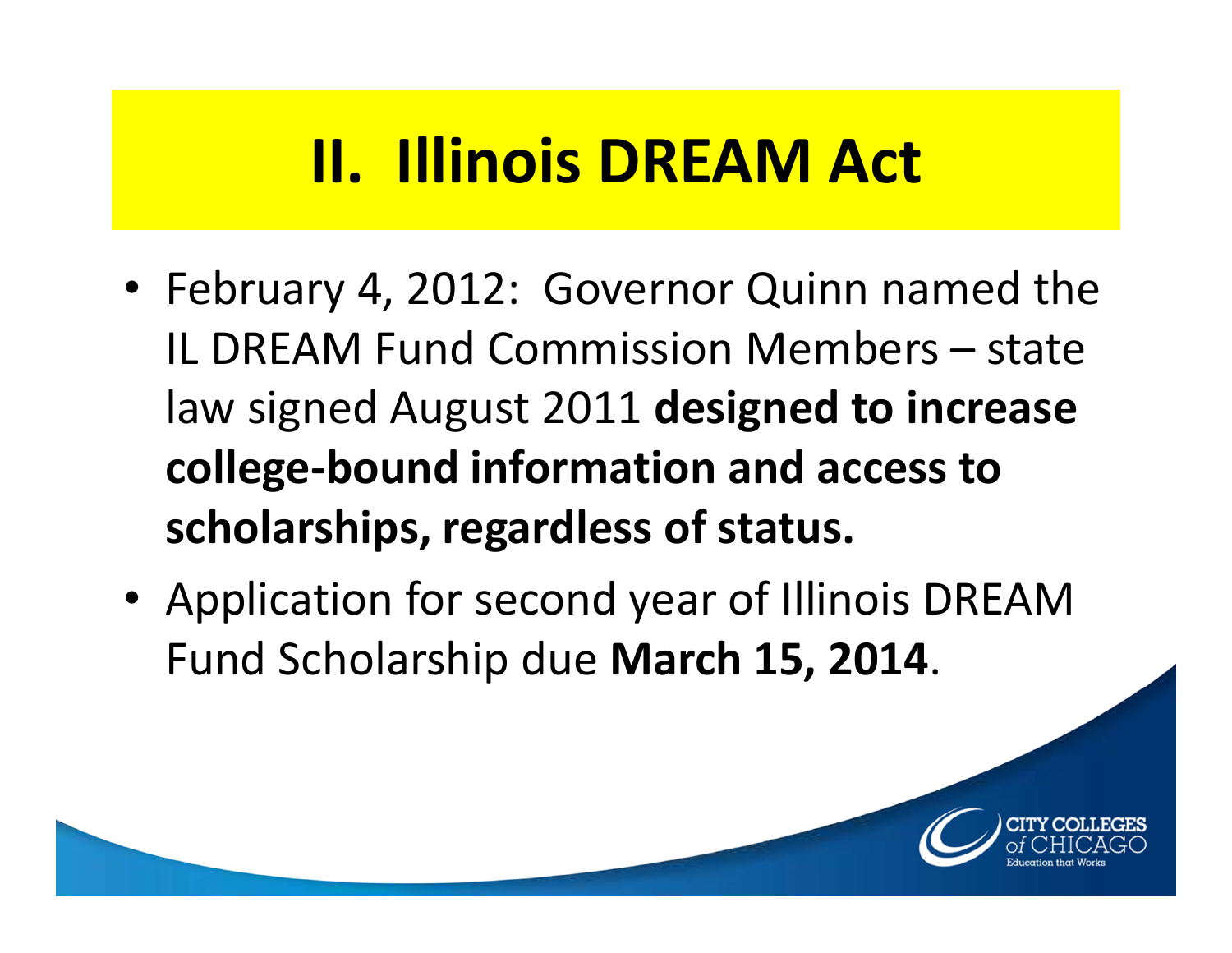# Illinois DREAM Fund Scholarship

- Up to \$2000 for 2 year college
- Up to \$6000 for 4 year university•
- Students currently in their last year of high school OR  $\bullet$ current undergraduates can apply
- Currently, the scholarship is not renewable•

### Requirements

- •Minimum GPA of 2.5 (on 4 point scale)
- •Graduated from IL high school or obtained their GED in IL
- •Attended high school in IL for 3 years
- •Must be an undocumented immigrant (ineligible for FAFSA)

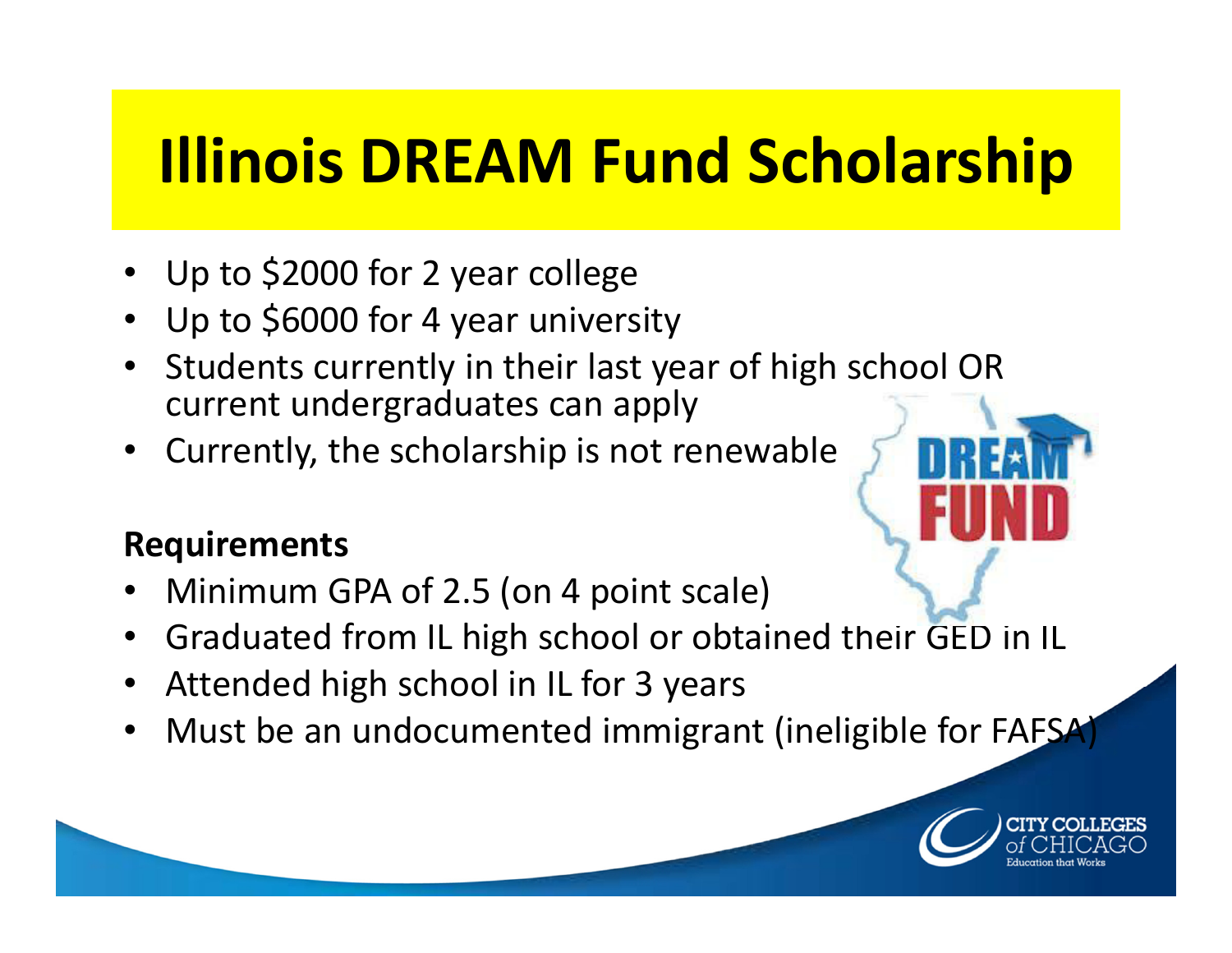# 529 Savings Plans

### Two 529 Savings Plans in Illinois

- •College Illinois! Prepaid Tuition
- •Bright Start Savings Plan

### Benefits

- • Increased value of plan is exempted from Illinois state income tax if used for qualified higher education benefits.
- $\bullet$ Contributions can be deducted from taxable state income.
- •Creates an expectation of college attendance in the home

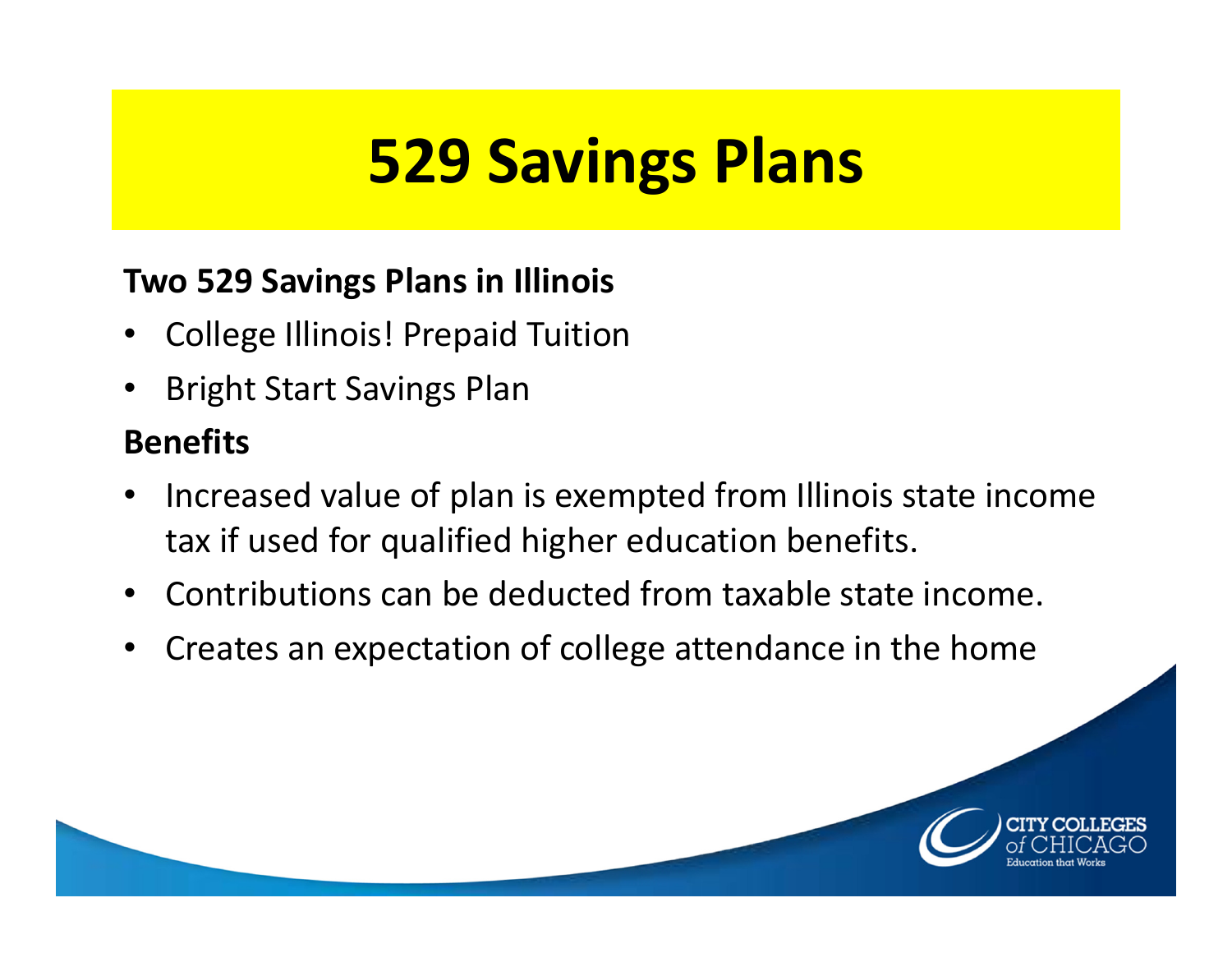### CCC's Response to IL DREAM Fund

- Outreach campaign encouraging students to apply for Illinois DREAM Fund scholarship (CCC homepages, student newsletters)
- Collaborations with community-based organizations for workshops and message on CCC as strategic option for students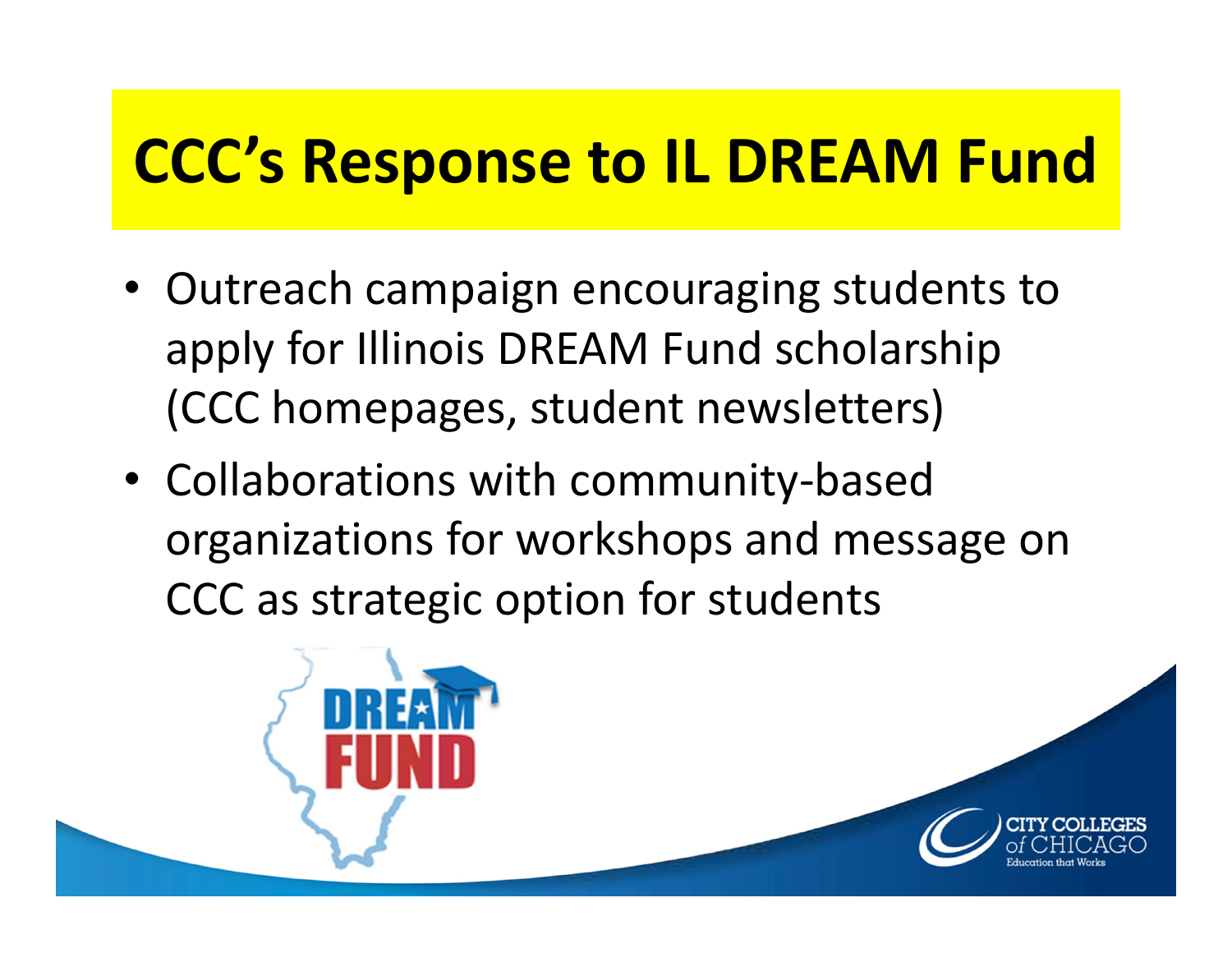## CCC Foundation Scholarships

- CCC launched new online scholarship application in 2013
- Online applications for Spring 2014 will be available beginning April 1, 2014
- Undocumented students may use the Financial & Household Certification Form with their application

ccc.edu/scholarships

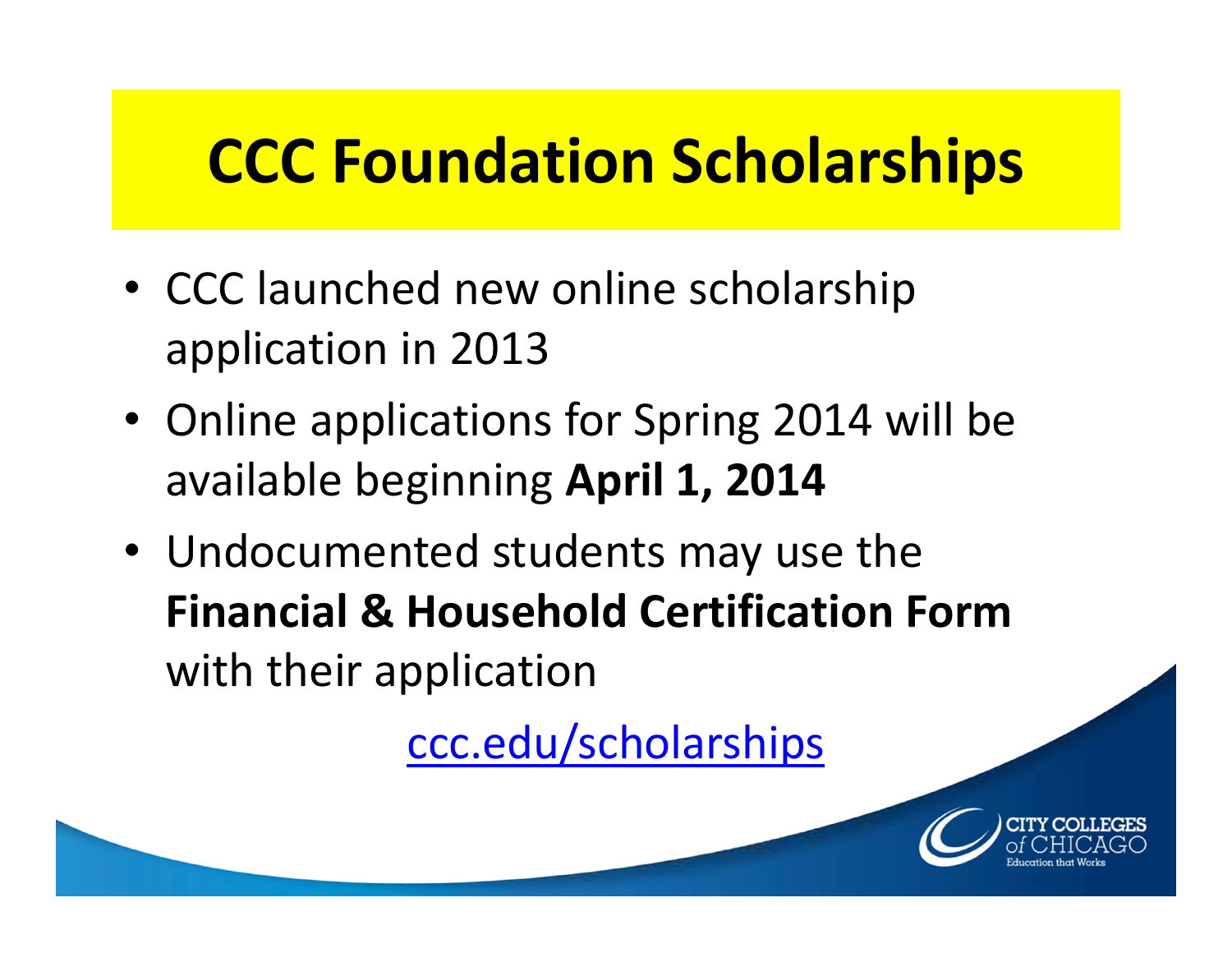### III. Illinois Temporary Visitor Driver's Licenses (TVDLs)

- January 2013: Governor Quinn signed SB957, which enables undocumented immigrants in Illinois to get temporary visitor driver's licenses(TVDLs).
- Secretary of State made TVDL applications available in mid-December 2013 at selected facilities and then roll out TVDL program to additional sites in 2014.
- TVDLs are available to both visa holders and undocumented immigrants.

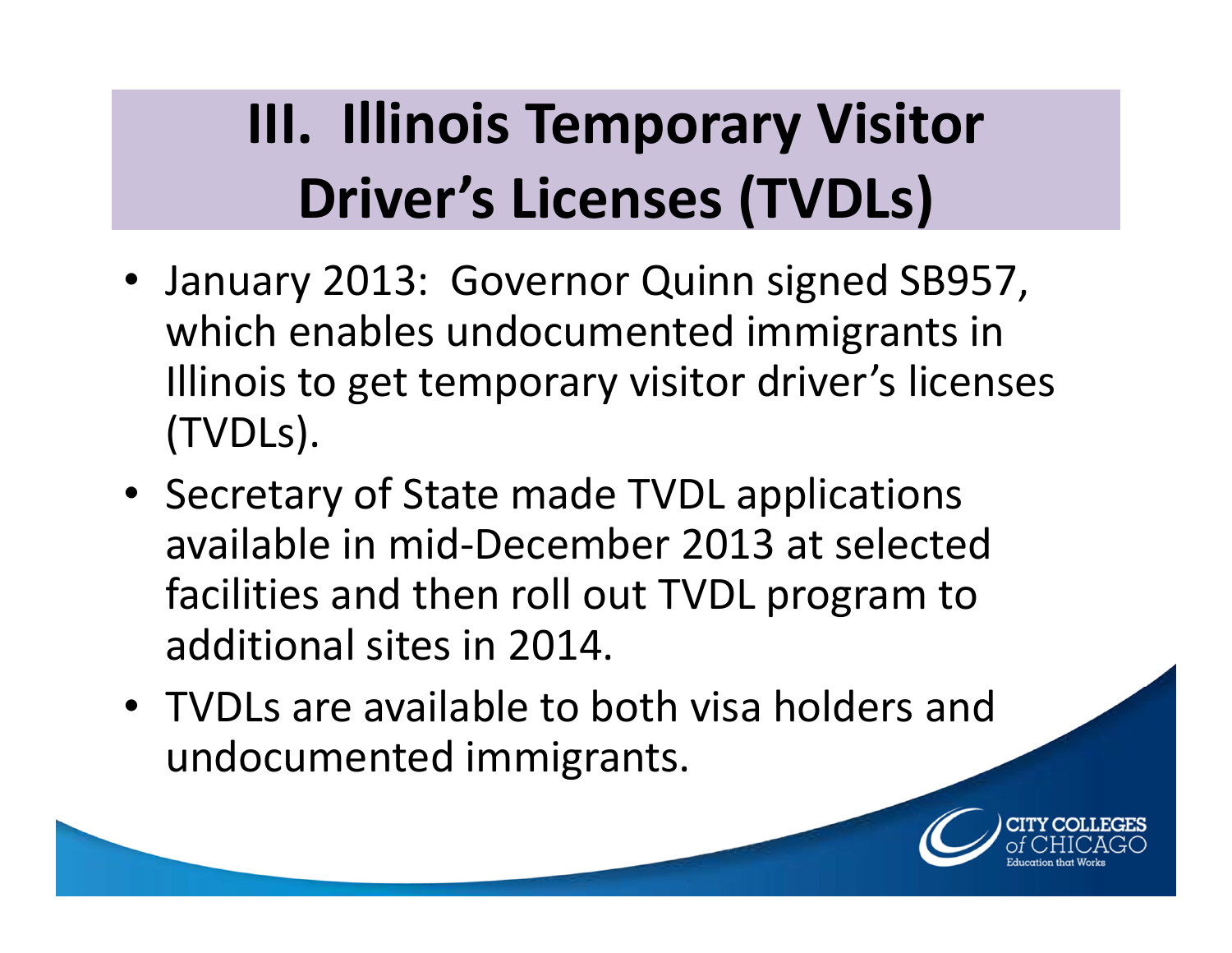### Mental Health – Wellness Centers

- • According to the Institute of Mental Health, youth are at a heightened risk of having anxiety disorders that often go untreated.
- The risk of having an anxiety disorder is even greater for undocumented youth due to uncertainty over their future, fear associated with their status and the social stigma about being undocumented.
- Feeling stigmatized can also have a negative impact on selfesteem and may lead to depression.
- $\bullet$  Barriers to Mental Health Treatment:
	- o Fear of deportation
	- o Lack of health insurance and reluctance in seeking medical care for fear that undocumented status will be revealed
	- o Limited affordable resources within the community.

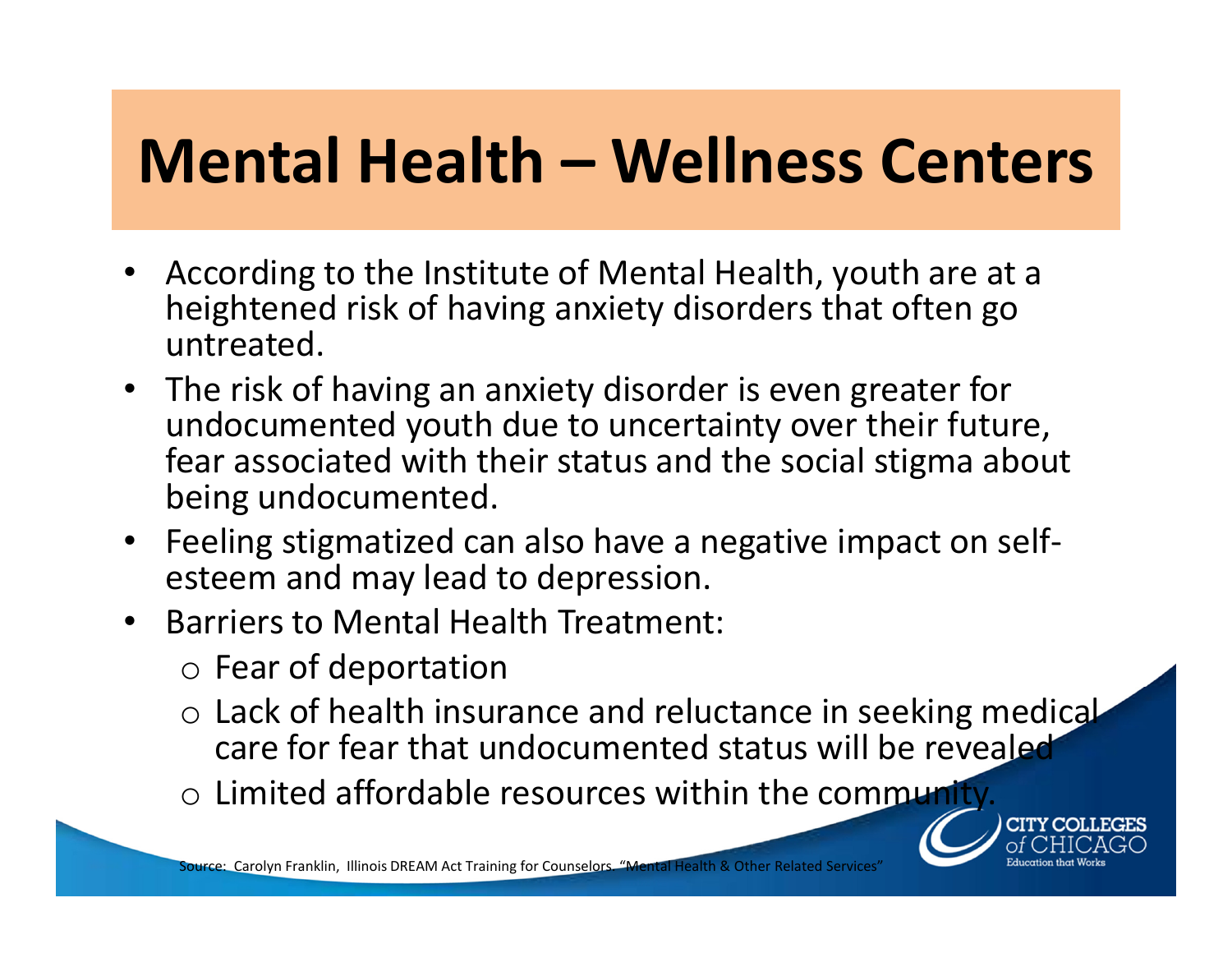### DREAMer Team

- Understanding of challenges faced by undocumented students
- Respectful of the confidentiality of student's status
- Responsive to new policies impacting students and strategic partnerships for increased resources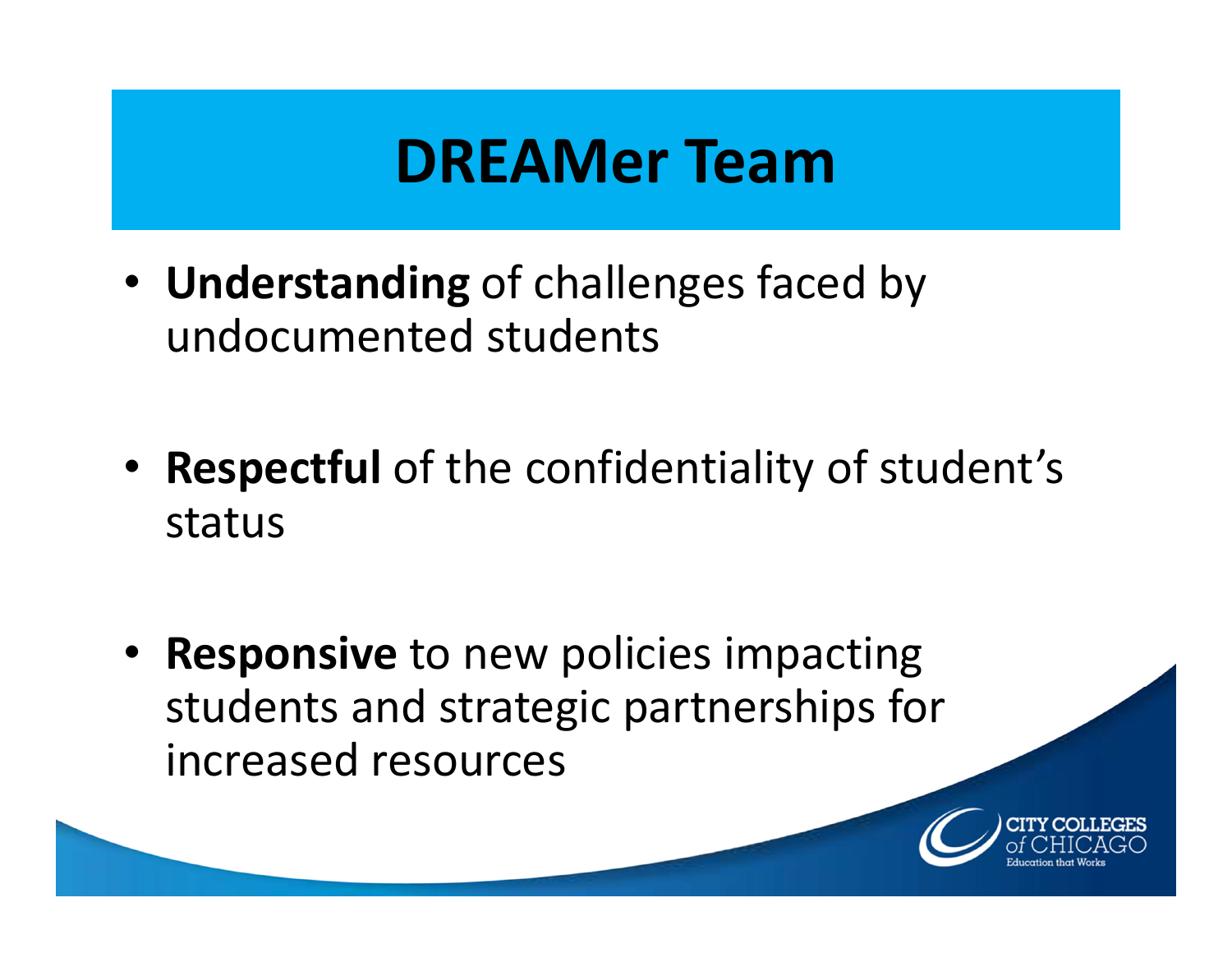# RESOURCES

#### Scholarships / Financial Services

- • CCC Foundation Scholarships
	- <u>ccc.edu/scholarships</u>
- $\bullet$  Illinois DREAM Fund application
	- www.illinoisdreamfund.org
- • Illinois Student Assistance Commission – IL DREAM Act
	- www.isac.org/home/illinois-dream-act.html
- $\bullet$  ICIRR Undocumented Students Guide – appendix of Colleges/Scholarships/Application
	- •http://icirr.org/sites/default/files/student\_guide\_for\_illinois\_undocum ented students dream act.pdf

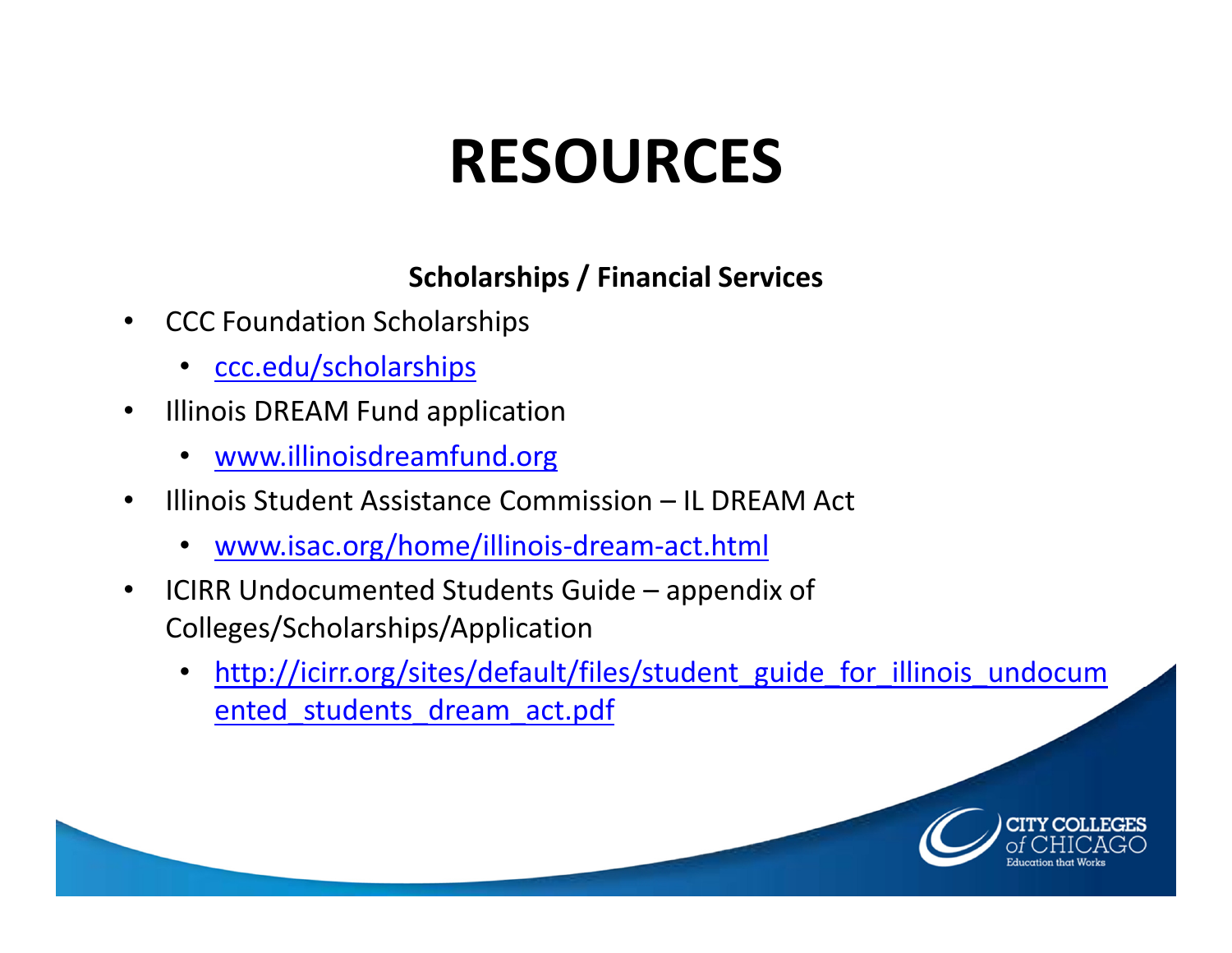# RESOURCES

#### Deferred Action for Childhood Arrivals

- $\bullet$  USCIS Consideration for Deferred Action for Childhood Arrivals
	- www.uscis.gov/childhoodarrivals
- • DREAM Relief resources
	- http://dreamrelief.org/
- $\bullet$  DePaul University's Not-for-Profit Legal Referral List
	- •http://law.depaul.edu/programs/clinical\_programs/pdf/asylum immig referral list.pdf

### Undocumented Driver's Licenses (TVDLs)

- $\bullet$  Secretary of State –Illinois TVDLs
	- •http://www.cyberdriveillinois.com/departments/drivers/TVDL ome.html